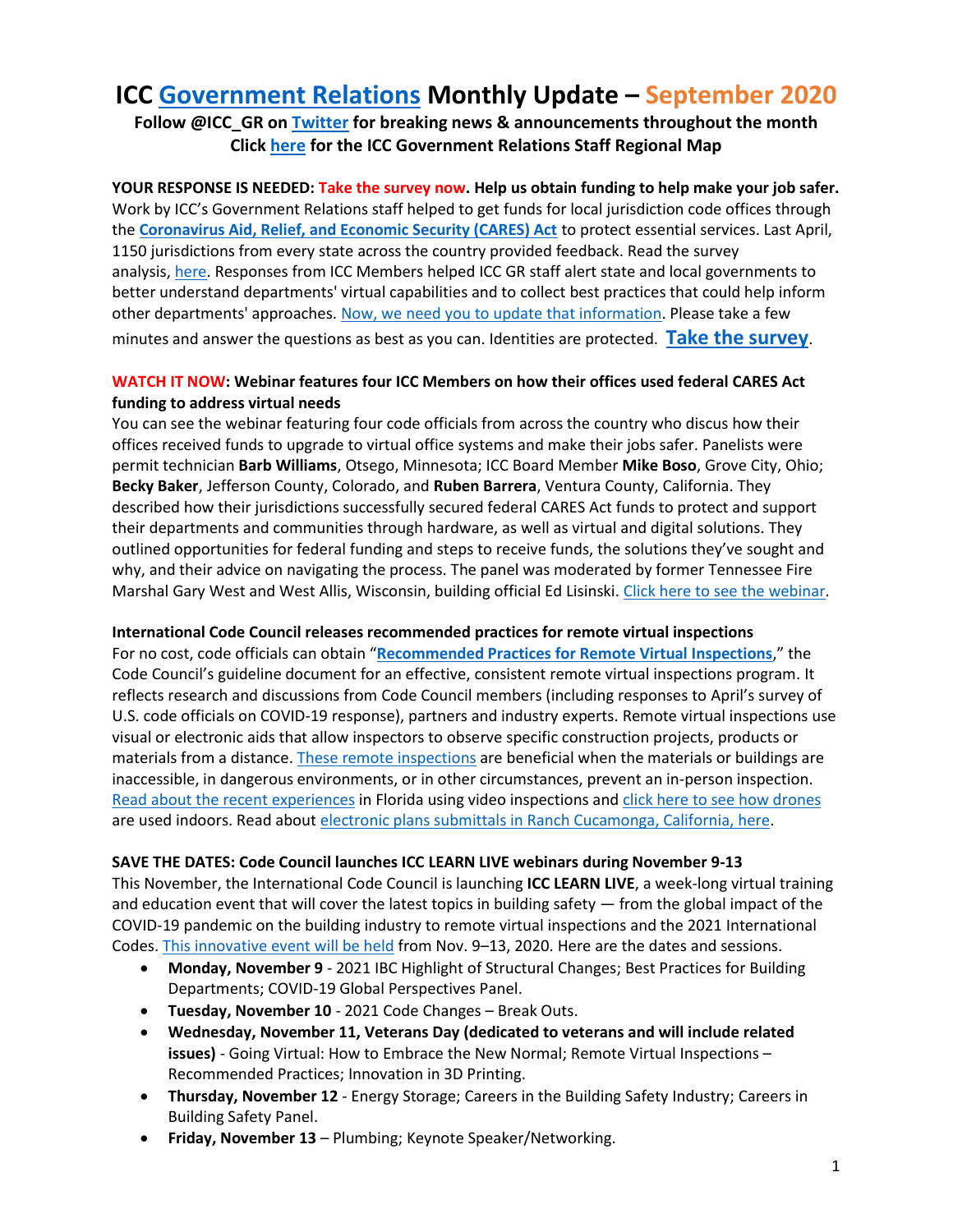We expect ICC Learn Live to reach more building safety professionals than ever before now that we're making our content available to professionals around the world at their desks. Indeed, our webinar sessions in April and May, in the wake of the pandemic, saw between 500 and 1,100 participants each, and ICC Learn Live will showcase five days of content. Attached to this edition of **ICC Government Relations Monthly Update** is a **LEARN LIVE** prospectus outlining the sponsorship opportunities for this event. To discuss how ICC Learn Live might help accomplish your business development goals, please contact David Coyne a[t dcoyne@iccsafe.org.](mailto:dcoyne@iccsafe.org)

## **Code Council CEO Dominic Sims offers column published in new issue of "Governing" magazine**

[Governing](https://www.governing.com/) featured [a column by Code Council CEO Dominic Sims](https://www.governing.com/community/Building-Safetys-Essential-Role-in-Resilience-and-Recovery.html) titled "Building Safety's Essential Role in Resilience and Recovery" which stresses the importance of code departments in pandemic response, ensuring building occupants' life safety, promoting community disaster mitigation and recovery, and facilitating construction and related economic activity. It urges state and local government to leverage federal CARES Act funding to address code departments' virtual capability needs. "Building code adoption and enforcement are the backbone to a safe built environment," Sims wrote. "According to the Federal Emergency Management Agency, modern and well-enforced building codes are one of the most effective means to prepare communities for natural hazards. Strong code enforcement can help to reduce losses from catastrophic weather events such as windstorms by 15 to 25 percent, which makes funding critical so that building departments can make the switch to digital processes and maintain full function as they face down the dual threats posed by the virus and other natural hazards."

## **Education opportunities are available involving AWC and ICC resources on mass timber construction**

The Learning Center at ICC is [presenting new training opportunities on Mass Timber Construction.](https://www.iccsafe.org/professional-development/education/mass-timber-training/) This training series is being co-sponsored with the American Wood Council (AWC). [AWC and ICC](https://www.iccsafe.org/about/periodicals-and-newsroom/awc-and-icc-release-mass-timber-buildings-and-the-ibc/) recently issued released *[Mass Timber Buildings and the IBC](https://shop.iccsafe.org/mass-timber-buildings-and-the-ibcr.html)*, an overview of requirements for mass timber construction as found in the 2015, 2018, and 2021 *International Building Code* (IBC). The series includes:

- **[Introduction to Mass Timber Products](https://learn.iccsafe.org/?course_id=36518)**
- **[What's New in 2015/2018 IBC® for Mass Timber Construction](https://learn.iccsafe.org/?course_id=36519)**
- **[Background and Overview \(New Mass Timber\)](https://learn.iccsafe.org/?course_id=36520)**
- **[Heights and Areas and Construction Fire Safety \(New Mass Timber\)](https://learn.iccsafe.org/?course_id=36521)**
- **[Fire Safety \(New Mass Timber\)](https://learn.iccsafe.org/?course_id=36523)**
- **Principles of Fire and [Connection Design and Special Inspection \(New Mass Timber\)](https://learn.iccsafe.org/?course_id=36526)**

On November 19, a Virtual Training Room on **[Mass Timber Building and the IBC](https://learn.iccsafe.org/ihtml/application/student/interface.icc/index.htm?course_id=36584)** will provide an overview of mass timber which includes any product currently permitted for use in Type IV (heavy timber) construction such as cross-laminated timber (CLT), structural composite lumber (SCL), glue laminated timber (glulam), mechanically laminated decking (aka nail-laminated timber, NLT), and large section sawn timbers. This course is at 9 a.m.-4 p.m. Central.

## **Appeals Board approves merger of two hearings to begin Monday morning, September 14**

As announced in the Notice of Appeal Hearings, the appeals for the 2019 Group B Code Cycle were split into five groups since a significant amount of crossover was identified between some of the appeals. After receiving a request by the affected appellants for the fourth and fifth appeal hearings – Leading Builders of America and the National Association of Home Builders – the Appeals Board approved the merger of the hearings originally scheduled on September 10 and 14. The resulting appeal hearing will take place on September 14, 2020 at 9:00 a.m. Central. The hearing will include the following appeal basis as noted in the [Notice of Appeal Hearings:](https://protect-us.mimecast.com/s/XG9uC1wD25ixBJOuVD2wK?domain=send.iccsafe.org)

- Impact of online voting (CP 28)
- Cost impact
- Voting guides
- Voter eligibility
- Validation process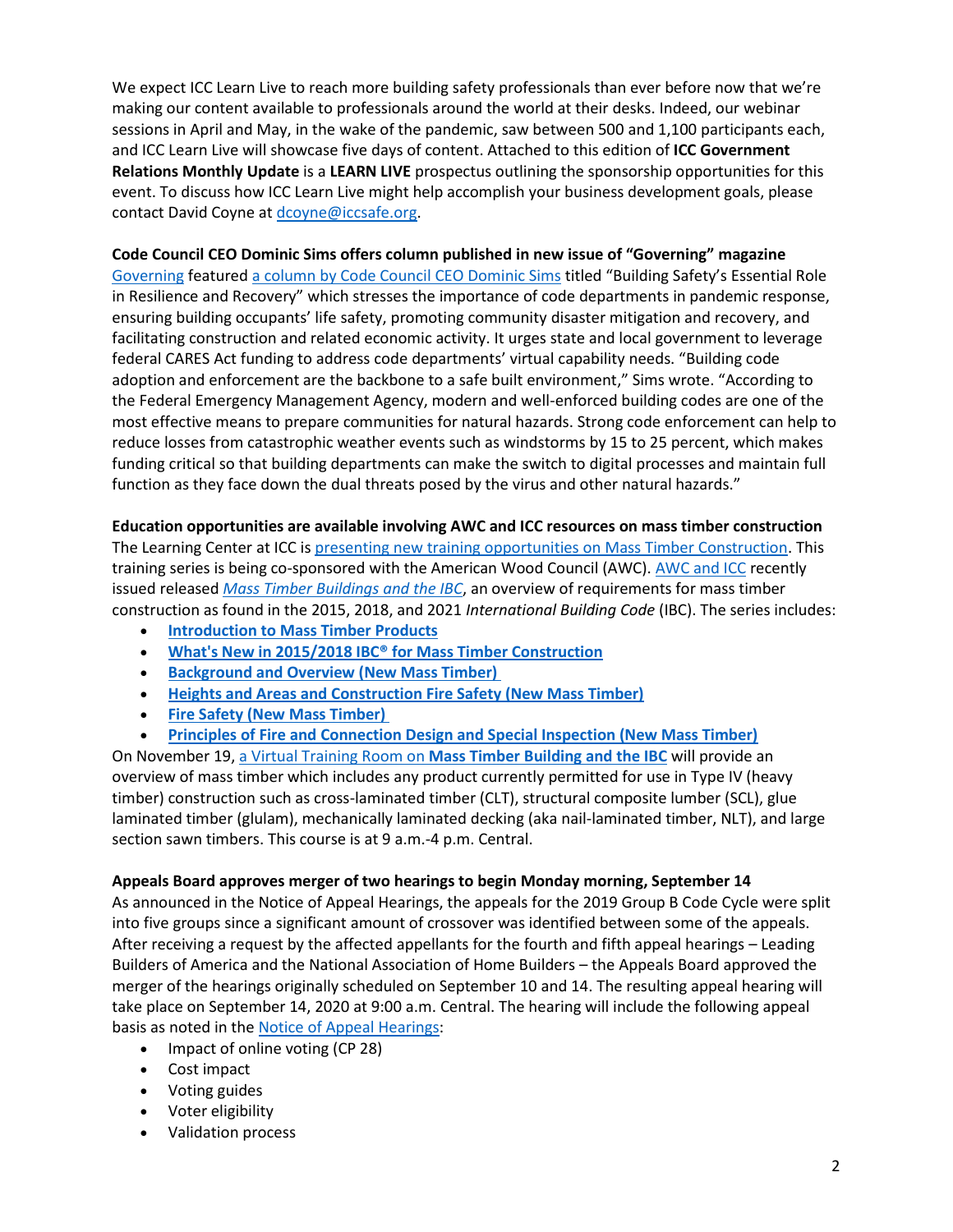The deadline for comments was August 31. The hearing for federal preemption was held August 31, and the hearing for scope and intent is September 3. Registration links for the view only YouTube live stream of the hearing is available [here.](https://protect-us.mimecast.com/s/KpxMC2kE36UWZ56SEGmKA?domain=send.iccsafe.org) As advised in previous notices, those interested in participating during the hearings are strongly encouraged to use the presentation template linked below. The template ensures the quality and formatting of the presentation follows the recommended [presentation](https://protect-us.mimecast.com/s/a4ITC31G47io9DxCrpYbD?domain=send.iccsafe.org)  [guidelines.](https://protect-us.mimecast.com/s/a4ITC31G47io9DxCrpYbD?domain=send.iccsafe.org) All presentations will be posted to the Code Council [appeals webpage](https://protect-us.mimecast.com/s/FSXdC4xJ5gSE946CZsg9w?domain=send.iccsafe.org) as they were submitted, without edits. Only Microsoft PowerPoint (.ppt) files will be accepted. Presentations are due Tuesday, September 8, by close of business. This webpage serves as the notification vehicle and repository for all documents related to the processing of the appeals in accordance with CP1 Appeals.

## **Wyoming's Jim Brown heads select committee making the first major review of Code Council bylaws**

Code Council President Greg Wheeler recently appointed a committee to conduct the first major review of the ICC bylaws since their creation. The Code Council Board and Chief Executive Officer Dominic Sims agree that a comprehensive review is needed given the growth of the organization, the Code Council's 2025 strategic plan, and the changing world around us. The following were appointed:

- [Jim Brown, CBO, CFPS](https://protect-us.mimecast.com/s/h97MCkRPyzCALz7u7vpsM?domain=send.iccsafe.org) Chair
- [David Spencer, CBO](https://protect-us.mimecast.com/s/rMpfClYPzAfm9NyI7XJ1D?domain=send.iccsafe.org) Vice Chair
- [Bill Bryant, MCP, CBO](https://protect-us.mimecast.com/s/rP0ZCmZPABC80NZhrKs17?domain=send.iccsafe.org)
- [Alan Boswell, MCP, CBO](https://protect-us.mimecast.com/s/4xzYCn5PBDigyNzTwgjiS?domain=send.iccsafe.org)
- [Ron Hampton, MCP, CBO](https://protect-us.mimecast.com/s/awM8Co2PDEU5o3MIKnIa-?domain=send.iccsafe.org)

Wheeler also appointed three ex officio, non-voting members from the *Emerging Leaders Membership* [Council](https://protect-us.mimecast.com/s/Bkh4CpYPEGfql3Gh8Dsg4?domain=send.iccsafe.org) to serve on the committee: Elizabeth Arrington of Kentucky, Andre Jaen of Colorado and Benjamin Breadmore of Maine. The Committee will conduct a series of meetings throughout the fall and develop a detailed report for the Code Council Board to consider in December 2020. Members wishing to submit comments related to the bylaws should email them to [memberinput@iccsafe.org.](mailto:memberinput@iccsafe.org)

## **Disaster Savings and Resilient Construction Act legislation praised by stake holders in construction**

United States Representatives Bill Pascrell, Jr. (D-NJ-09), Tom Reed (R-NY-23), Peter DeFazio (D-OR-04) and Mario Diaz-Balart (R-FL-25) introduced the Disaster Savings and Resilient Construction Act, legislation that will create a \$3,000 tax credit for homes and a \$25,000 tax credit for business to help their owners rebuild after natural disasters. The Code Council worked closely with the bill sponsors on this effort, which would provide tax credits property owners for construction or reconstruction that adheres to one of the two most recent editions of the International Wildland Urban Interface Code or the ICC 600 Standard for Residential Construction in High-Wind Regions. In response to the bill's introduction, Code Council CEO Dominic Sims said. "We applaud Rep. Bill Pascrell, Rep. Tom Reed, Chairman Peter DeFazio and Rep Mario Diaz Balart for introducing the Disaster Savings and Resilient Construction Act of 2020. With natural disasters expected to increase in frequency and severity, this legislation would boost our national resilience by providing tax incentives to help Americans strengthen homes and businesses against wildfire, high winds, and other natural hazards through the use of modern building codes and standards." [Read more here.](https://www.iccsafe.org/building-safety-journal/bsj-hits/disaster-savings-and-resilient-construction-act-legislation-introduced)

## **FEMA issues funding opportunities notice for its new pre-disaster mitigation grant program**

The Federal Emergency Management Agenc[y posted the fiscal year 2020 hazard mitigation assistance](https://protect-us.mimecast.com/s/YZ3FC31G47ixnvEtq1UJMb?domain=send.iccsafe.org)  [Notification of Funding Opportunities for the new Building Resilient Infrastructure and](https://protect-us.mimecast.com/s/YZ3FC31G47ixnvEtq1UJMb?domain=send.iccsafe.org) Communities [\(BRIC\) pre-disaster mitigation grant program,](https://protect-us.mimecast.com/s/YZ3FC31G47ixnvEtq1UJMb?domain=send.iccsafe.org) which provides funding for eligible mitigation activities to strengthen our nation's ability to build a culture of preparedness by reducing disaster losses and protecting life and property from future disaster damages. The Code Council supported the creation of the program, ensured it could benefit code activities, and has worked closely with FEMA on its further development. This year, there is \$500 million available for the BRIC program and FEMA is offering a series of webinars in August for prospective applicants. The program can fund code adoption/updating (staff time, consultants, code books/digital licenses), training/certifications (including International Code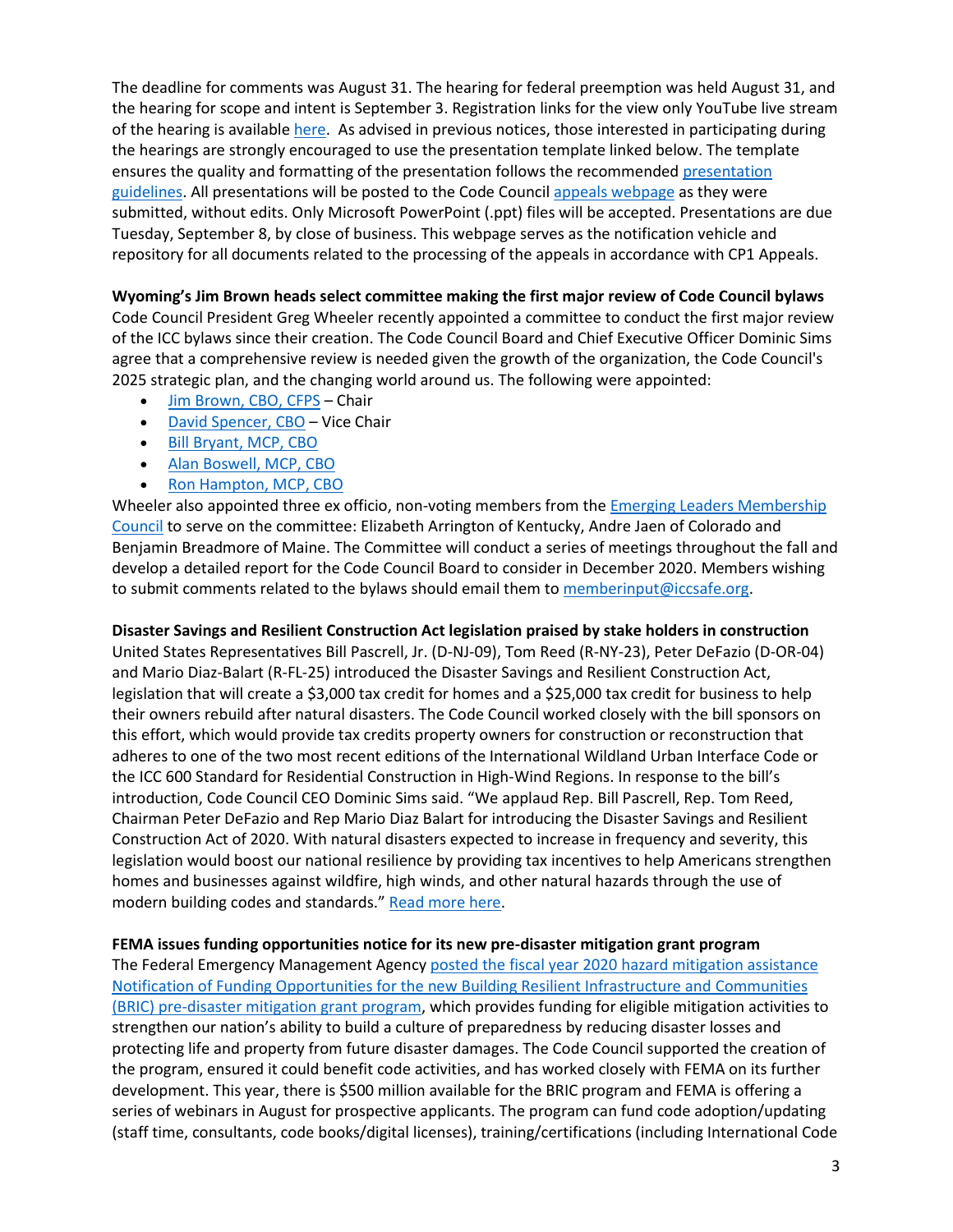Council's When Disaster Strikes), electronic permitting and remove virtual inspection software, and building department accreditation. The application deadline is Jan. 29, 2021. Stay tuned for information on an early September ICC webinar on this opportunity and how to best leverage it.

**U.S. House of Representatives spending bill supports continued funding of EPA's WaterSense Program** The U.S. House of Representatives recently passed [a consolidated appropriations act for fiscal year](https://appropriations.house.gov/sites/democrats.appropriations.house.gov/files/Interior%20Report%20Full%20Committee%20Print.pdf)  [2021](https://appropriations.house.gov/sites/democrats.appropriations.house.gov/files/Interior%20Report%20Full%20Committee%20Print.pdf) that includes funding for programs within the Department of the Interior, the U.S. Environmental Protection Agency (EPA) and other agencies. The Appropriation Committee's [report](https://appropriations.house.gov/sites/democrats.appropriations.house.gov/files/Interior%20Report%20Full%20Committee%20Print.pdf) includes language that supports EPA's WaterSense Program and directs the agency to continue funding the program at the enacted levels. The program has saved \$4.4 trillion gallons of water and \$87 billion of water and energy expenses since its inception in 2006, and more than 34,000 WaterSense plumbing product models are available, according to the most recent [WaterSense Accomplishments Report.](https://www.epa.gov/watersense/accomplishments-and-history) [Read more here.](https://www.iccsafe.org/building-safety-journal/bsj-hits/u-s-house-of-representatives-budget-bill-supports-continued-funding-of-epas-watersense-program?utm_source=magnetmail&utm_medium=email&utm_content=200813%2Dbsj%2Df&utm_campaign=bsj)

**Last part of series examines flexibility and savings in installing venting fixtures and traps in 2021 IPC** In the fourth and final part of the series from "[Methods of Venting Plumbing Fixtures and Traps in the](https://www.iccsafe.org/wp-content/uploads/20-18927_GR_2021_Plumbing_Venting_Brochure.pdf)  [2021 International Plumbing Code: Installation, Flexibility and Opportunity for Savings](https://www.iccsafe.org/wp-content/uploads/20-18927_GR_2021_Plumbing_Venting_Brochure.pdf)," writer Lee Clifton delves into Chapter 9 of the IPC and its variety of methods to vent plumbing fixtures and traps. The methods have been laboratory tested to determine sizing and installation requirements that provide proper venting to a drainage system. The venting methods have also been field-tested, establishing a long history of satisfactory service. These venting provisions offer the installer and designer different paths to achieving an adequately vented system, which could result in cost savings along with ease of installation in different types of construction. [Read more here.](https://www.iccsafe.org/building-safety-journal/bsj-technical/methods-of-venting-plumbing-fixtures-and-traps-in-the-2021-international-plumbing-code-4/)

## **ICC-ES provides proof of compliance to state and regional codes and eases approval for installation** With an expanding worldwide demand for safe and resilient buildings, it is more important than ever to prove that the products used to build them meet the local regulations. ICC Evaluation Service (ICC-ES) evaluates products to help code officials approve them for installation. ICC-ES evaluation reports are tailored to meet the needs of the code official enforcing the international family of codes. The reports contain factual, relevant information needed by code officials in order to support their decision to allow

subject building products in their jurisdiction. Many states and cities are already using ICC-ES reports, such as the state of California, state of Florida, and the City of Los Angeles. Learn more [here.](https://icc-es.org/evaluation-report-program/)

# **ICC Evaluation Service technical staff is primed for the developing 3D printing construction industry**

Realizing that 3D printing is quickly becoming an in-demand technology, ICC Evaluation Service (ICC-ES) technical staff have been closely monitoring developments in the 3D printing construction industry. As the leading evaluation service in the industry whose reports are widely accepted by building officials and jurisdictions in the United States, ICC-ES has been working with leading 3D printing construction companies to develop building code compliance for one-story, single-unit, residential dwelling walls constructed using 3D printing technology. [Read more here.](https://www.iccsafe.org/building-safety-journal/bsj-technical/icc-evaluation-service-embraces-construction-3d-printing-technology?utm_source=magnetmail&utm_medium=email&utm_content=200813%2Dbsj%2Df&utm_campaign=bsj)

## **Code Council releases update on current standards development activities**

The critical role of standards in the building regulatory process is such that the standards are an extension of the code requirements and are therefore equally enforceable. Consequently, standards that are referenced in codes carry an expectation of being as clear, direct and enforceable as code requirements that are primarily text. For a list of International Code Council standards that are current, being revised or are under development, [read more here.](https://www.iccsafe.org/building-safety-journal/bsj-technical/code-council-releases-update-on-standards-development-activities?utm_source=magnetmail&utm_medium=email&utm_content=200813%2Dbsj%2Df&utm_campaign=bsj)

# **ICC-ES in-person meeting slated for October 6-7 now changed to an online meeting via live WebEx**

The in-person meeting of the ICC Evaluation Service Evaluation Committee, scheduled for October 6-7, 2020, in Birmingham, Alabama, will now be held via live WebEx. A list of all acceptance criteria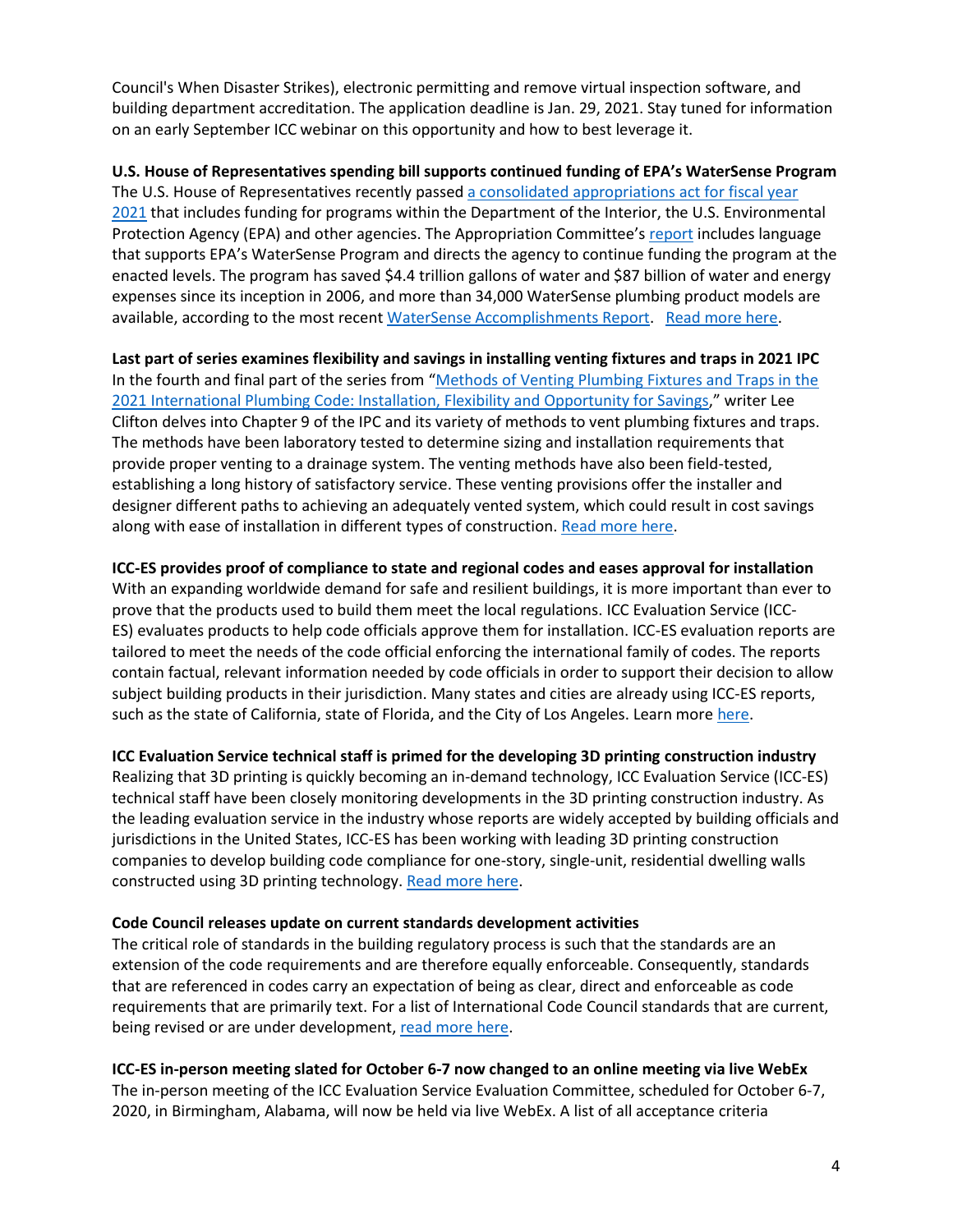[development documents](https://icc-es.org/items-for-the-october-2020-evaluation-committee-meeting/) that will be presented for review is now available. Those interested in joining the meetings must register for the events scheduled on each day. [Registration](https://icc-es.org/public-hearing/october-6-7-2020/?utm_source=magnetmail&utm_medium=email&utm_content=200827%2Dbsj%2Df&utm_campaign=bsj) will close on October 2.

## **Fannie Mae issues the Multifamily Modular Construction Toolkit in response to housing supply crisis** Modular construction is seen as a possible solution to the nation's affordable housing supply crisis due to its many potential benefits, including cost savings, shorter development timelines, and an overall safer and more efficient development process. Fannie Mae recently [released its Multifamily Modular](https://protect-us.mimecast.com/s/GaEFCW6RZ2SZzEBTxWV-aQ?domain=send.iccsafe.org)  [Construction Toolkit to support the use of modular construction in multi-family housing.](https://protect-us.mimecast.com/s/GaEFCW6RZ2SZzEBTxWV-aQ?domain=send.iccsafe.org) Developed with the support of the National Institute of Building Sciences Off-Site Construction Council and Code Council Vice President of Innovation Ryan Colker, the toolkit includes best practices, case studies and resources.

## **New online membership tool makes reinstating ICC memberships easier than ever**

A new membership tool allows members to reinstate their memberships online. Previously, former members had to call or send a PDF form with a check. Now, all they need to do is log in to myICC and [click on the "Reinstate" button found in the membership area](https://protect-us.mimecast.com/s/je4iCPN8PRt9vwxt0Z11lF?domain=send.iccsafe.org). There's no extra fee to reinstate a lapsed membership; just rejoin for the regular dues fee. Available 24/7, this new feature offers convenience for restoring member benefits and we're still available for you by phone at 888-ICC-SAFE x33804.

#### **Recently issued whitepaper examines COVID-19 impact on fiscal viability for states and jurisdictions**

The Council of State Governments released its report — [COVID-19: Fiscal Impact to States and Strategies](https://protect-us.mimecast.com/s/X0laCOYROQfl58KSvDj6NS?domain=send.iccsafe.org)   $for$  Recovery  $-$  which examines near-term budget impacts, the economic risk of ongoing pandemic effects and shutdowns, the resiliency of states to respond, and strategies for fiscal recovery. States plan for unanticipated events in the development of state budgets, but nothing could have prepared states for the shock the COVID-19 pandemic is inflicting on revenue and expenditures in such a short time. Based on the latest state-by-state estimates, states face an estimated \$169-253 billion shortfall for the combined fiscal years ending in 2020 and 2021.

## *GOT PULSE?* **Episode 29 focuses on Society of Fire Protection Engineers and performance-based design**

In this episode Code Council Senior Staff Engineer [Beth Tubbs](https://www.iccsafe.org/expert/beth-tubbs/) leads a discussion about the Society of Fire Protection Engineers (SFPE) and performance-based design. Tubbs is joined by ARUP Principal and Past President of SFPE [Ray Grill](https://www.iccsafe.org/wp-content/uploads/Grill-Bio-2020.doc) and Building Official of Summit, N.J., [Gary Lewis.](https://www.iccsafe.org/wp-content/uploads/Gary-Lewis-Bio.docx) Click [here](https://iccpulsepodcast.libsyn.com/episode-29-sfpe-performance-based-design) to listen.

## **Upcoming from the [ICC Learning Center:](https://learn.iccsafe.org/ihtml/application/student/interface.icc/index.htm) Institutes, training, webinars, etc.**

Online learning is available from the ICC Learning Center. Find course listings you'd like to attend in the [Learning Center](http://go.iccsafe.org/e/25182/2017-12-19/cmblwp/1298014948) using the Search function. Single-day training events are an opportunity to focus on topics to ensure your code knowledge stays up to date, with some seminars offering a Virtual Classroom option so you can participate in the event from any location with an internet connection:

- **September 1 – IMC Webinar Series, [Administration and General Requirements.](https://protect-us.mimecast.com/s/TzR6CXDR13tqmDzs6MC3eb?domain=send.iccsafe.org)**
- **September 1-2 - [Permit Tech Institute.](http://send.iccsafe.org/link.cfm?r=MY26aZdNpJPJZRkiDzP23w~~&pe=vPejUUkTgC_HJz4L10wblX7TRvEidZP3q6f9lDgFyZOEHQbF6jGEYQJpmgK-r1OXhTJKXoTe5Lrqk-l71_5cTw~~&t=4fTNHrMDW6JyC0MyuxWhnQ~~)**
- **September 2 – Permit Tech Webinar Series[, Legal Principles.](https://protect-us.mimecast.com/s/ylWBCNkRNPUEoPGImmE1UJ?domain=send.iccsafe.org)**
- **September 3 – Code Enforcement Webinar Series, [Effective Communication.](https://protect-us.mimecast.com/s/bp_MCW6RZ2SP0XWT618luc?domain=send.iccsafe.org)**
- **September 8 – IMC Webinar Series, [Ventilation and Duct Systems.](https://protect-us.mimecast.com/s/6auZCYER24sN5p4T02z0Xo?domain=send.iccsafe.org)**
- **September 9 – Permit Tech Webinar Series[, Finding the Answers in the I-Codes®.](https://protect-us.mimecast.com/s/6pnECOYROQf03ZyIEvs5Dl?domain=send.iccsafe.org)**
- **September 10 - [Formulating an Effective Code Enforcement Program.](http://send.iccsafe.org/link.cfm?r=DfOy20rrp-eFB7x8y4AhVQ~~&pe=KlLF36kU3E54ejkayR26k2u3BGFJgKAmiu4GtVZE0vjqdj3ENLtgzVRv76C4Esa7kwXI96exCST84HfKE20mWQ~~&t=Au7KchN_PbU0DeuO3lGI8Q~~)**
- **September 14 - 2018 Fire Inspector Webinar Series[, General Inspection Administration.](https://protect-us.mimecast.com/s/9Em6C4xJ5gSmr9vsOLTYc2?domain=send.iccsafe.org)**
- **September 15 – IMC Webinar Series[, Exhaust Systems.](https://protect-us.mimecast.com/s/FB_iCZ6R35SDz8pFzJdEM6?domain=send.iccsafe.org)**
- **September 16 – Permit Tech Webinar Series, [Simple Plan Review.](https://protect-us.mimecast.com/s/CqHxCPN8PRtoQNkIz1NwG8?domain=send.iccsafe.org)**
- **September 16 – Standalone Webinar, [Simple Plan Review.](https://protect-us.mimecast.com/s/kC8pC9rmlntM8NpFonBp2R?domain=send.iccsafe.org)**
- **September 17 - Leadership Webinar Series, [Building Your Bench.](https://protect-us.mimecast.com/s/NA3JCG6EDGS0wOQI8ukx1?domain=send.iccsafe.org)**